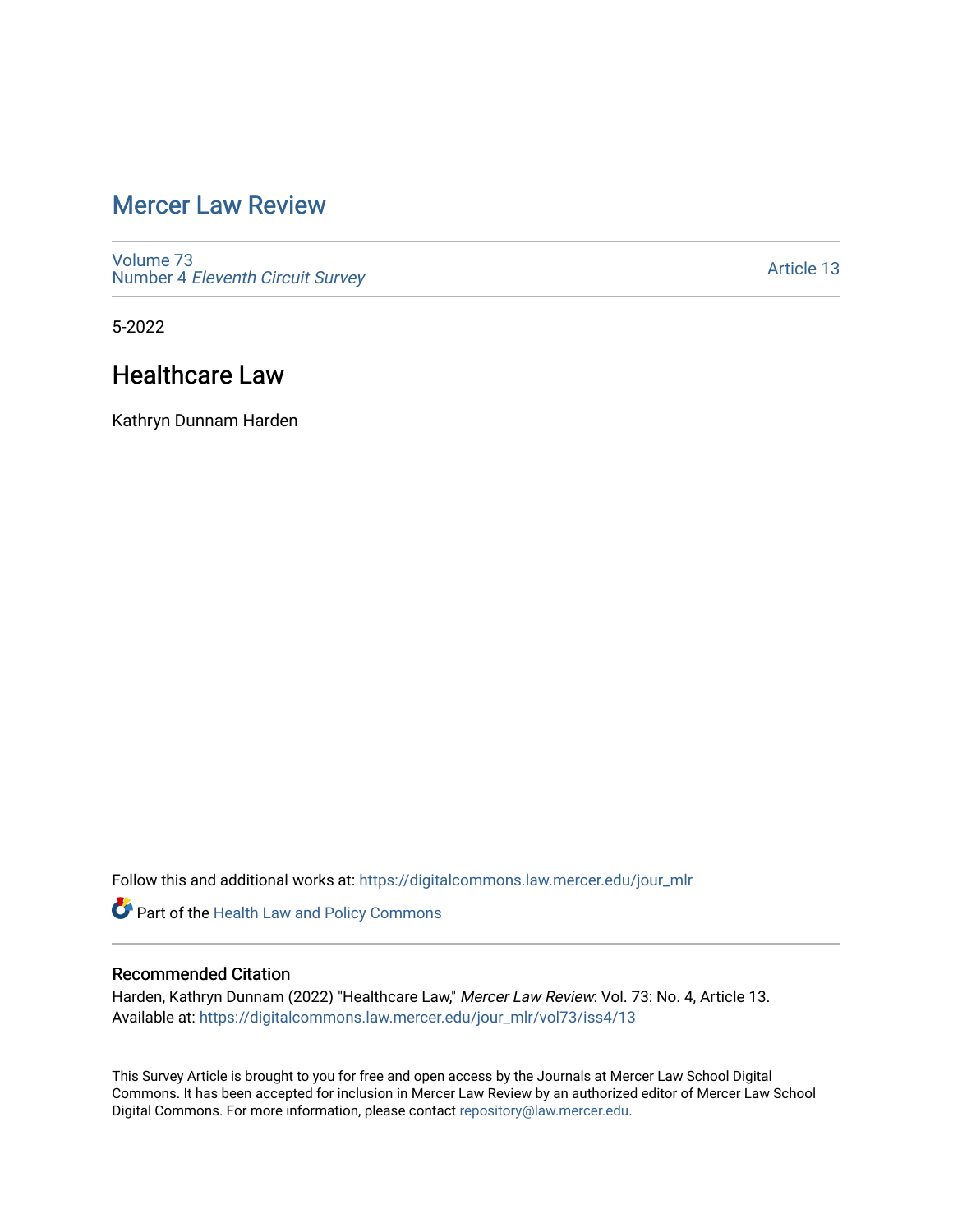# **Healthcare Law**

#### **Kathryn Dunnam Harden\***

#### I. INTRODUCTION

This Article serves as a review of significant healthcare developments in the United States Court of Appeals for the Eleventh Circuit during this past Survey period. Specifically, this Article will cover cases, legislation, and trends involving COVID-19, healthcare fraud, and reproductive rights.

#### II. COVID-19 REGULATION AND LITIGATION

The COVID-19 pandemic has now stretched over two years and has "overtaken the 1918 influenza pandemic as the deadliest disease in American history."1 The federal government, along with the individual states, have sought to issue numerous regulations and legislation to address the novel and deadly disease. COVID-19 has proved to be politically polarizing, and the various efforts to address the disease have been met with opposition. Recent regulatory efforts by the federal government are detailed below.

Effective November 5, 2021, the Occupational Safety and Health Administration (OSHA) issued an "emergency temporary standard (ETS) to protect unvaccinated employees of large employers (100 or more employees) from the risk of contracting COVID-19 by strongly encouraging vaccination."2 The rule required that "[c]overed employers must develop, implement, and enforce a mandatory COVID-19 vaccination policy, with an exception for employers that instead adopt a policy requiring employees to either get vaccinated or elect to undergo

1273

<sup>\*</sup>Attorney, Hall Booth Smith, P.C. Mercer University (B.A., 2013); Mercer University School of Law (J.D., 2016). Member, Mercer Law Review (2014–2016); Administrative Editor (2015–2016). Member, State Bars of Georgia and Florida.

<sup>1.</sup> Medicare and Medicaid Programs; Omnibus COVID-19 Health Care Staff Vaccination, 86 Fed. Reg. 61,555 (Nov. 5, 2021).

<sup>2.</sup> COVID-19 Vaccination and Testing; Emergency Temporary Standard, 86 Fed. Reg. 61,402 (Nov. 5, 2021).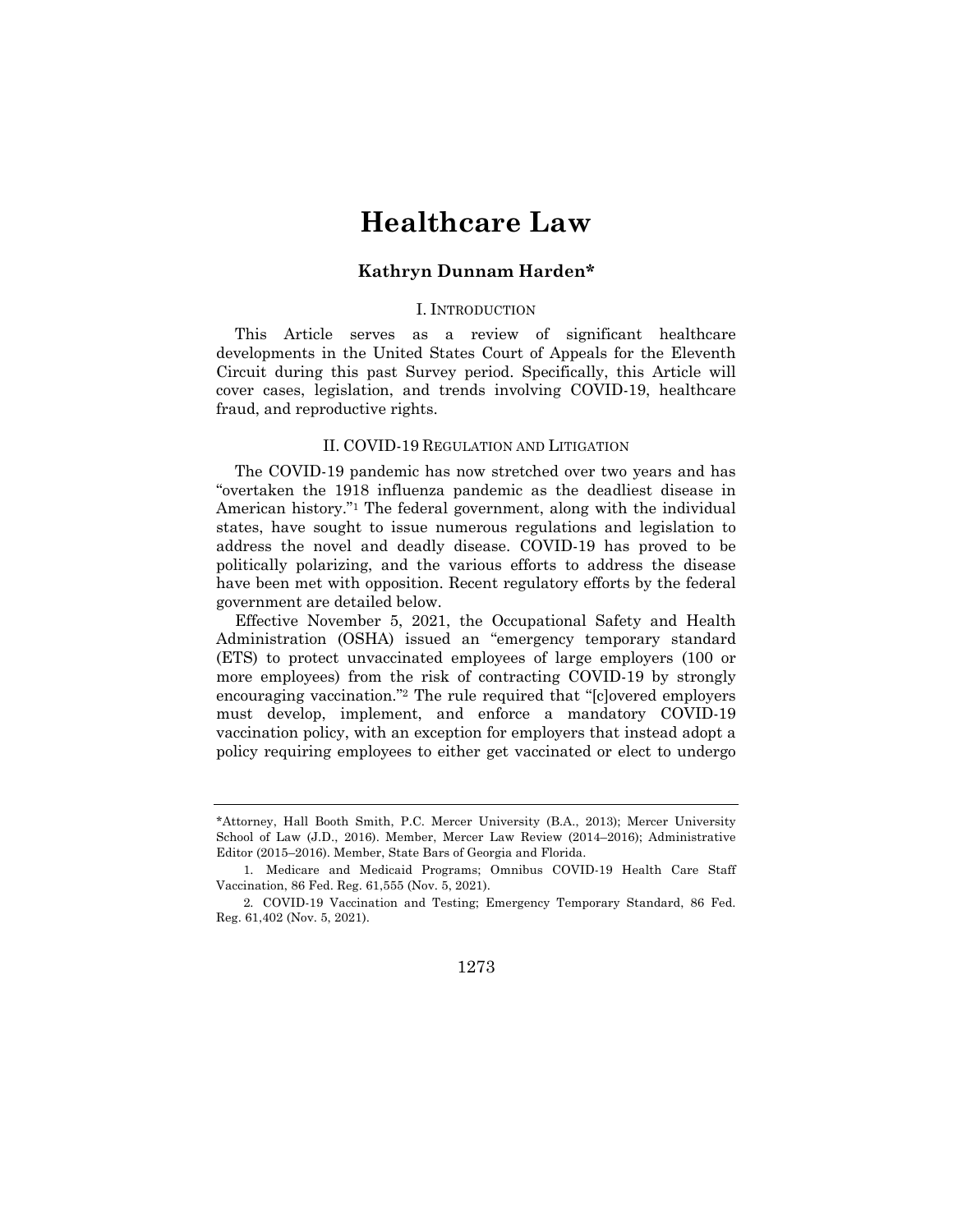regular COVID-19 testing and wear a face covering at work in lieu of vaccination."3

In response, "[s]cores of parties—including States, businesses, trade groups, and nonprofit organizations—filed petitions for review, with at least one petition arriving in each regional Court of Appeals. The cases were consolidated in the Sixth Circuit, which was selected at random pursuant to 28 U.S.C. § 2112(a)."4 In a *per curiam* opinion, the Supreme Court of the United States ultimately granted the applications seeking a stay of OSHA's COVID-19 Vaccination and Testing ETS.5 The Court held that "[a]pplicants are likely to succeed on the merits of their claim that the Secretary lacked authority to impose the mandate," because the Occupational Safety and Health Act (The Act) does not plainly authorize the Secretary's mandate.6 In its reasoning, the Court emphasized that the Act "empowers the Secretary to set *workplace* safety standards, not broad public health measures."7 The Court contemplated that a permissible exercise of authority would be to "regulate occupation-specific risks related to COVID-19," such as COVID-19 researchers or "risks associated with working in particularly crowded or cramped environments."8 To require large employers, however, to implement mandatory vaccine measures was too broad an exercise of power.9

Although Congress has indisputably given OSHA the power to regulate occupational dangers, it has not given that agency the power to regulate public health more broadly. Requiring the vaccination of 84 million Americans, selected simply because they work for employers with more than 100 employees, certainly falls in the latter category.10

Effective January 26, 2022, OSHA withdrew its November 2021 ETS.11 Thus, employers outside of the healthcare context are not required to implement mandatory vaccine policies.

<sup>3</sup>*. Id.*

<sup>4.</sup> Nat'l Fed'n of Indep. Bus. v. Dep't of Lab., Occupational Safety and Health Admin., 142 S. Ct. 661, 664 (2022).

<sup>5</sup>*. Id.* at 666–67.

<sup>6</sup>*. Id.* at 664–65.

<sup>7</sup>*. Id.* at 665 (emphasis in original).

<sup>8</sup>*. Id.* at 665–66.

<sup>9</sup>*. Id.* at 666.

<sup>10</sup>*. Id.*

<sup>11.</sup> COVID-19 Vaccination and Testing; Emergency Temporary Standard, 87 Fed. Reg. 3928 (Jan. 26, 2022).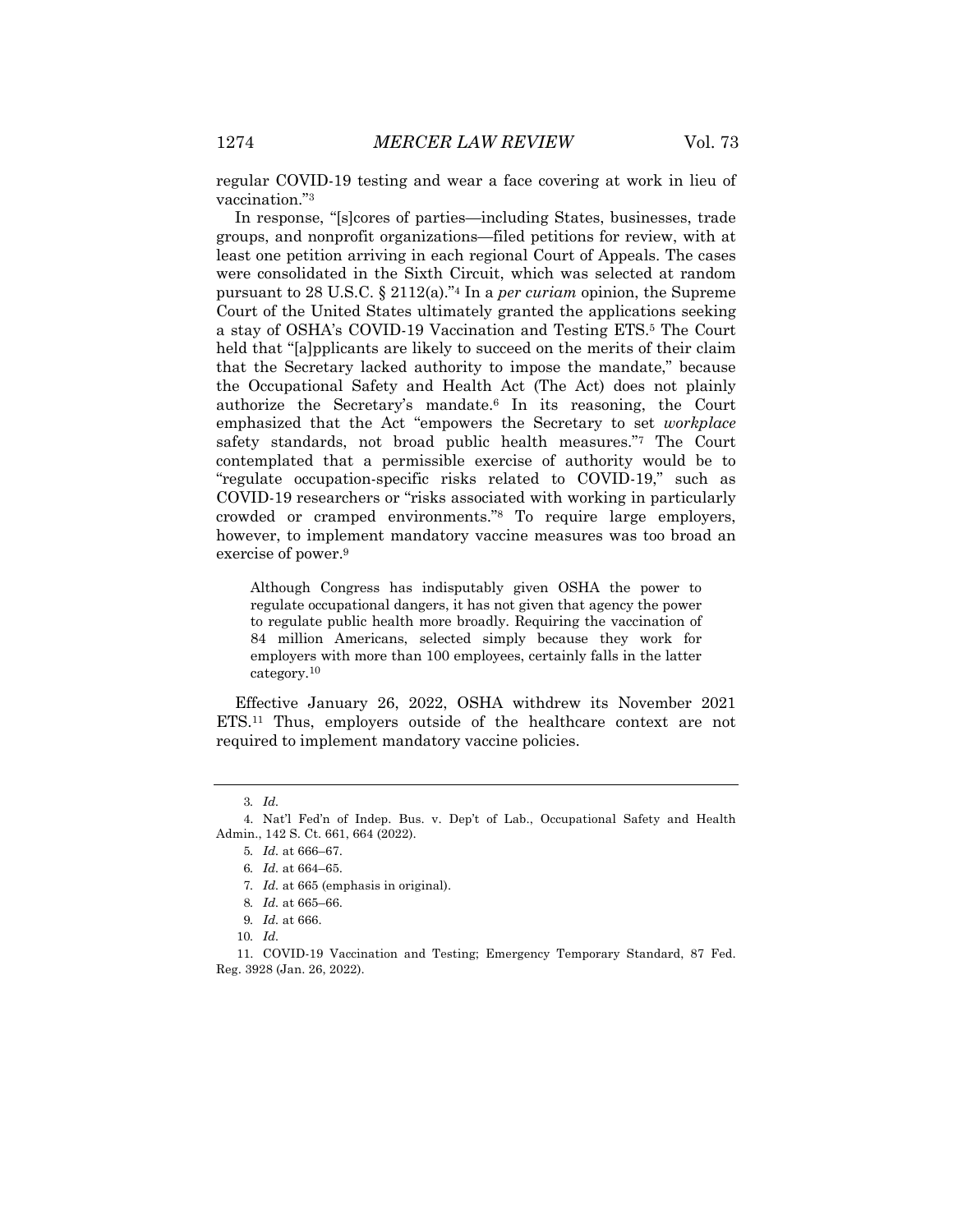Other regulatory efforts have fared better. Effective November 5, 2021, the Secretary of Health and Human Services and Centers for Medicare and Medicaid Services issued a rule requiring that the nonexempt staff of healthcare facilities be vaccinated against COVID-19 in order to receive funding.12 The vaccine mandate was sought in order "to help protect the health and safety of residents, clients, patients, PACE participants, and staff, and reflect lessons learned to date as a result of the COVID-19 public health emergency."13 Indeed, "[a]s of mid-October 2021, over 44 million COVID-19 cases, 3 million new COVID-19 related hospitalizations, and 720,000 COVID-19 deaths have been reported in the U.S."14

Multiple states, including two Eleventh Circuit states, Alabama and Georgia, signed onto Louisiana's Motion for Preliminary Injunction in order to enjoin the new vaccine mandate from taking effect.15 The United States District Court for the Western District of Louisiana granted the injunctive relief.16 A second United States district court, the United States District Court for the Eastern District of Missouri, likewise granted an injunction against the new vaccine mandate as sought by several different states.17 In both cases, the federal government then sought a stay of the injunctions in each respective United States court of appeals.18 The stays were denied by both the United States Court of Appeals for the Fifth Circuit and the United States Court of Appeals for the Eighth Circuit.19

The federal government then filed applications to stay those injunctions with the Supreme Court of the United States.20 In a *per curiam* opinion, the Court ultimately granted the stays on January 13, 2022.21 The Court held that the "Secretary's rule falls within the

19*. Id.*

<sup>12.</sup> Medicare and Medicaid Programs; Omnibus COVID-19 Health Care Staff Vaccination, 86 Fed. Reg. 61,555 (Nov. 5, 2021).

<sup>13</sup>*. Id.*

<sup>14</sup>*. Id.* at 61,556.

<sup>15.</sup> Louisiana v. Becerra, No. 3:21-CV-03970, 2021 U.S. Dist. LEXIS 229949, at \*1 (W.D. La. Nov. 30, 2021) (hereinafter *Becerra I*).

<sup>16</sup>*. Id.* at \*2–3.

<sup>17.</sup> Missouri v. Biden, No. 4:21-cv-01329, 2021 U.S. Dist. LEXIS 227410, at \*4 (E.D. Mo. Nov. 29, 2021) (hereinafter *Biden I*).

<sup>18.</sup> Louisiana v. Becerra, 20 F.4th 260, 262 (5th Cir. 2021) (hereinafter *Becerra II*); Order at 1, Missouri v. Biden, No. 21-3725 (8th Cir. 2021) (hereinafter *Biden II*).

<sup>20.</sup> Biden v. Missouri, 142 S. Ct. 647 (2022) (hereinafter *Biden III*).

<sup>21</sup>*. Id.* at 650.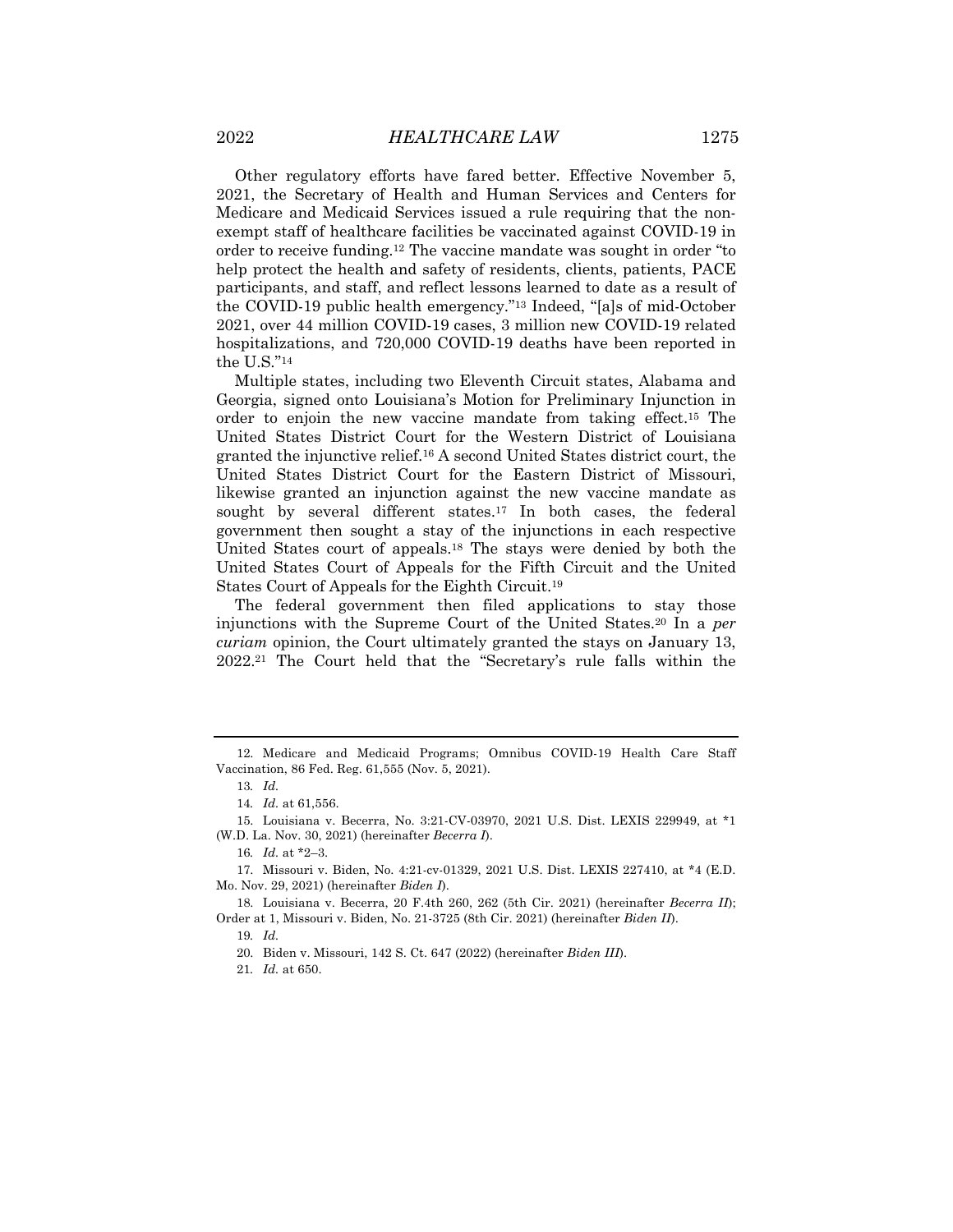authorities that Congress has conferred upon him."22 The Court reasoned:

After all, ensuring that providers take steps to avoid transmitting a dangerous virus to their patients is consistent with the fundamental principle of the medical profession: first, do no harm. It would be the "very opposite of efficient and effective administration for a facility that is supposed to make people well to make them sick with COVID-19."23

In citing to the *amici curiae* briefs filed in the subject case, the Court further noted that "healthcare workers and public-health organizations overwhelmingly support the Secretary's rule."24 "We accordingly conclude that the Secretary did not exceed his statutory authority in requiring that, in order to remain eligible for Medicare and Medicaid dollars, the facilities covered by the interim rule must ensure that their employees be vaccinated against COVID-19."25 The Court disagreed with the States' remaining arguments, including the argument that the vaccine mandate was arbitrary and capricious.26

Consistent with the Supreme Court, in December 2021, the United States Court of Appeals for the Eleventh Circuit upheld a district court's denial of Florida's request for an injunction barring enforcement of the vaccine mandate for healthcare staff.27 In sum, in order to receive funding from Centers for Medicare and Medicaid Services, non-exempt healthcare staff must be vaccinated.

### III. FALSE CLAIMS ACT UPDATE

This Survey period produced another significant development in the realm of Healthcare Fraud: *Yates v. Pinellas Hematology & Oncology, P.A.*<sup>28</sup> The United States Court of Appeals for the Eleventh Circuit held that the Excessive Fines Clause of the Eighth Amendment does apply to non-intervened *qui tam* actions brought under the False Claims Act (FCA), a question previously left open by the Supreme Court of the United States.29

<sup>22</sup>*. Id.* at 652.

<sup>23</sup>*. Id.* (quoting Florida v. Dep't of Health and Hum. Servs., 19 F.4th 1271, 1288 (11th Cir. 2021)).

<sup>24</sup>*. Id.* at 653.

<sup>25</sup>*. Id.*

<sup>26</sup>*. Id.* at 653–54.

<sup>27.</sup> Florida v. Dep't of Health and Hum. Servs., 19 F.4th at 1275.

<sup>28.</sup> 21 F.4th 1288 (11th Cir. 2021).

<sup>29</sup>*. Id.* at 1307.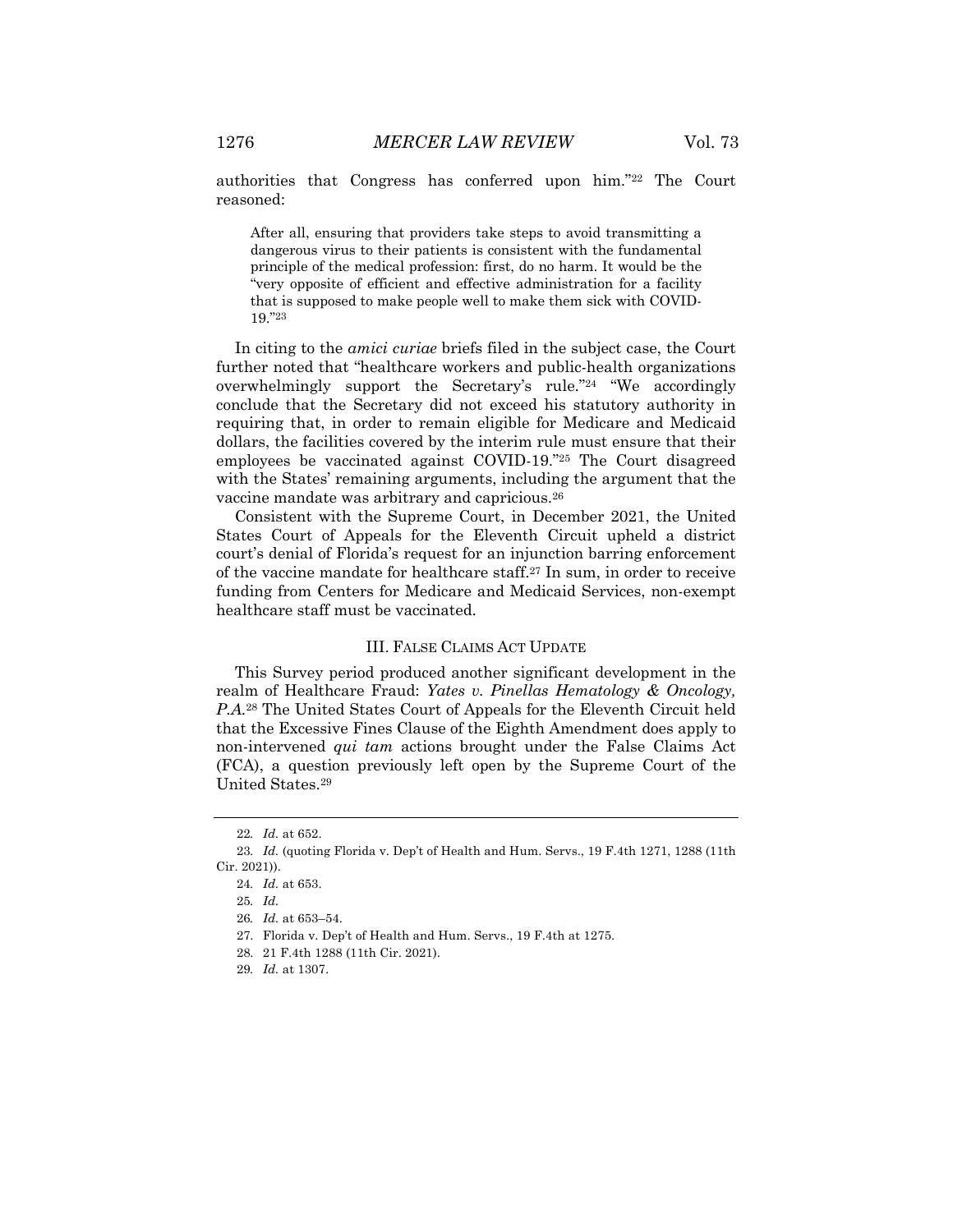*Yates* constituted a *qui tam* action filed by relator, Ms. Michele Yates.30 The United States chose not to intervene in the action.31 In *qui tam* actions where the United States does not intervene, the relator brings the suit "'in the name of the United States.'"32 In these cases, the United States "generally receives between 70 and 75 percent of the recovery, with the relator receiving the rest."33 The Eleventh Circuit described these cases as "fall[ing] in a grey area between disputes amongst purely private parties and disputes pitting the United States against a private party."34

The Excessive Fines Clause of the Eighth Amendment applies to fines imposed by the United States.35 The Eleventh Circuit rejected Ms. Yates's argument "that the monetary award here was not imposed by the United States because it was not a party to the proceedings below."36 The False Claims Act "is a federal enactment, and therefore it must comply with the Constitution."37 The monetary awards under the False Claims Act constitute fines within the context of the Eighth Amendment.38 Ultimately, the Eleventh Circuit reasoned that, given the United States' authority and power over a non-intervened *qui tam* action, the monetary award is still imposed by the United States despite it lacking formal party status.39 The FCA relator is considered a government actor to trigger the Eighth Amendment, and the Excessive Fines Clause does indeed apply to non-intervened *qui tam* actions under the False Claims Act.40

The court further held that the monetary award imposed did not violate the Excessive Fines Clause.41 To violate said clause, the fine must be "grossly disproportional to the gravity of a defendant's offense.'"42 The Eleventh Circuit acknowledged that "a judgment of \$1.179 million based on \$755.54 in actual damages may raise an eyebrow," but that the "optics . . . are negated when one realizes that this total is the result of Pinellas' repeated (214) instances of fraud

- 32*. Id.* at 1307 (quoting 31 U.S.C. § 3730(b)(1) (2010)).
- 33*. Id.*

35*. Id.*

- 38*. Id.*
- 39*. Id.* at 1312–13.
- 40*. Id.* at 1309–10.
- 41*. Id.* at 1316.
- 42*. Id.* at 1314 (quoting U.S. v. Bajakajian, 524 U.S. 321, 334 (1988)).

<sup>30</sup>*. Id.* at 1295.

<sup>31</sup>*. Id.* at 1296.

<sup>34</sup>*. Id.*

<sup>36</sup>*. Id.* at 1308–09.

<sup>37</sup>*. Id.* at 1309.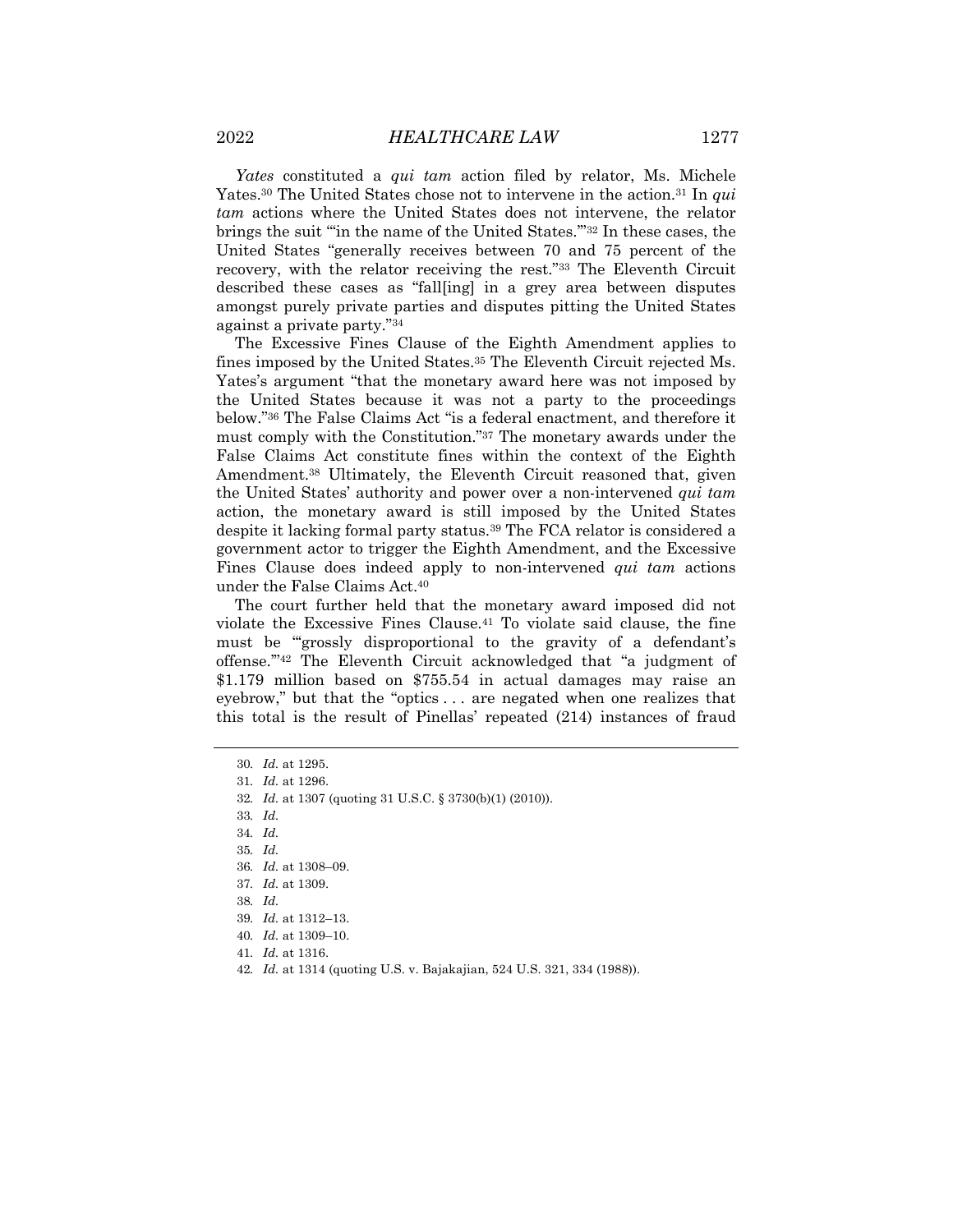against the United States."43 Moreover, "[t]he district court here imposed the lowest-possible statutory penalty of \$5,500 for all of the 214 violations, and treble damages are mandated by the FCA."44 Thus, the award was the lowest possible sanction available under the False Claims Act and did not violate the Excessive Fines Clause.45

While the Eleventh Circuit's holding that the Eighth Amendment's prohibition on Excessive Fines applies to non-intervened *qui tam* actions brought under the False Claims Act is a favorable new development for defendants, it remains to be seen what monetary amount will constitute such an Excessive Fine in this context.

#### IV. REPRODUCTIVE RIGHTS

The reproductive health and rights of women continue to be matters of contention and public debate in the current political climate.

In 2019, as initially reported in *Healthcare Law*,<sup>46</sup> the Trump Administration made drastic changes to the Title X programs so that "none of the funds appropriated for Title X may be used in programs where abortion is a method of family planning."<sup>47</sup> The 2019 rule also eliminated the requirement for nondirective abortion counseling and referral and prohibited referral for abortion.<sup>48</sup> Notably, "Title X is the only federal grant program dedicated solely to providing individuals with comprehensive family planning and related preventive health services."49 A 2019 poll conducted by the Kaiser Family Foundation showed that "[m]ost of the public (58%) oppose[d] changing the program to exclude organizations that provide abortions or referrals for abortions with other resources, while nearly four in 10 (38%) favor[ed] such changes."50

47. Compliance With Statutory Program Integrity Requirements, 84 Fed. Reg. 7714 (Mar. 4, 2019).

48*. Id.*

49*. About Title X Grants*, HHS.GOV, https://www.hhs.gov/opa/title-x-familyplanning/about-title-x-grants/index.html (last visited Mar. 9, 2022).

<sup>43</sup>*. Id.*

<sup>44</sup>*. Id.*

<sup>45</sup>*. Id.*

<sup>46.</sup> Kathryn Dunnam Harden, *Healthcare Law*, *Eleventh Circuit Survey*, 70 MERCER L. REV. 1053 (2019).

<sup>50.</sup> Rakesh Singh & Craig Palosky, *Poll Finds Most Americans Oppose the Trump Administration's Changes to Restrict Title X Family Planning Funds from Clinics that also Provide or Refer for Abortion*, KAISER FAMILY FOUNDATION, https://www.kff.org/womens-health-policy/press-release/poll-finds-most-americans-opposetrump-administrations-changes-to-restrict-title-x-family-planning-funds-from-clinicsthat-provide-or-refer-for-abortion/ (last visited Mar. 10, 2022).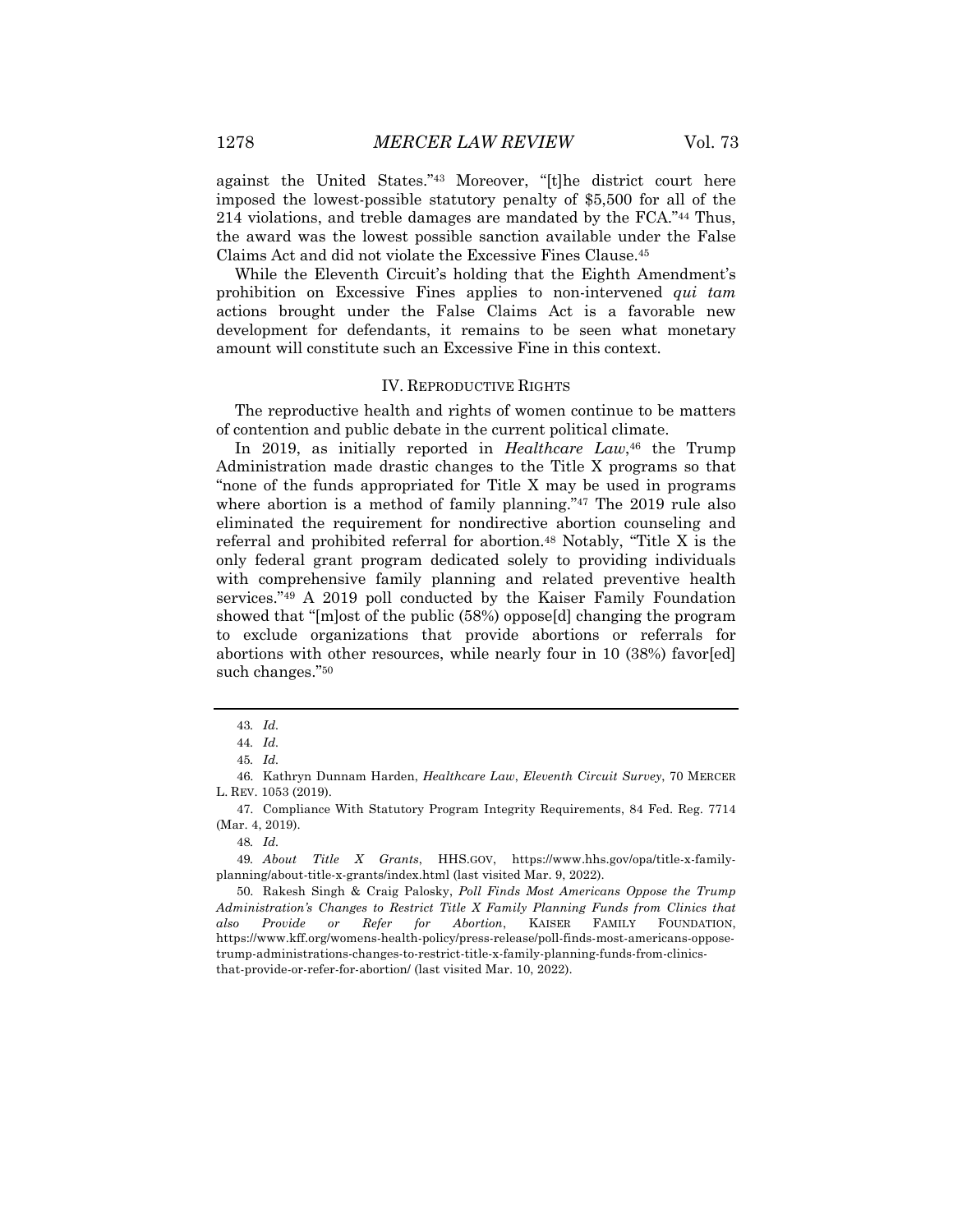In its Title X Family Planning Annual Report, the U.S. Department of Health and Human Services (HHS) Office of Population Affairs (OPA) detailed the effects of both the COVID-19 pandemic and the Trump Administration's regulatory changes on the number of clients served.51 In the two-year period from 2018 to 2020, the number of clients served decreased from 3.9 million to 1.5 million.52 The OPA calculated that the 2019 rule accounted for 63% of the decrease in the number of family planning clients served while the COVID-19 pandemic accounted for 37% of the decrease.53 The OPA further reported that the 2019 rule "may have led to an estimated 181,477 unintended pregnancies."54

In a triumph for reproductive health advocates, the Biden Administration reinstated many provisions of the Title X programs that were eliminated by the Trump Administration.

The effect of this 2021 final rule is to revoke the requirements of the 2019 regulations, including removing restrictions on nondirective options counseling and referrals for abortion services and eliminating requirements for strict physical and financial separation between abortion-related activities and Title X project activities, thereby reversing the negative public health consequences of the 2019 regulations.55

The 2021 rule is not without opposition. On October 25, 2021, the States of Ohio, Alabama, Arizona, Arkansas, Florida, Kansas, Kentucky, Missouri, Nebraska, Oklahoma, South Carolina, and West Virginia moved jointly for a preliminary injunction against the Quality Family Planning Rule.<sup>56</sup> These states claimed the Biden Administration's changes to Title X violate Section 1008 of the Public Health Service Act, which provides that the funds appropriated under Title X cannot be used in programs where abortion is a method of family planning.57 They further contended that the Trump Administration's 2019 changes to Title X complied with section 1008

<sup>51.</sup> OFFICE OF POPULATION AFFAIRS, TITLE X FAMILY PLANNING ANNUAL REPORT: 2020 NATIONAL SUMMARY (2021), https://opa.hhs.gov/sites/default/files/2021-09/title-xfpar-2020-national-summary-sep-2021.pdf.

<sup>52</sup>*. Id.* at ES-4.

<sup>53</sup>*. Id.* at ES-5–6.

<sup>54</sup>*. Id.* at ES-5.

<sup>55.</sup> Ensuring Access to Equitable, Affordable, Client-Centered, Quality Family Planning Services, 86 Fed. Reg. 56144, 56144 (Nov. 8, 2021) (codified at 42 C.F.R. pt. 59). 56. Combined Mot. for a Prelim. Inj. and Mem. in Supp. of the Mot., Ohio v. Becerra,

No. 1:21-cv-675, 2021 U.S. DIST. LEXIS 247120 (S.D. Ohio Dec. 29, 2021).

<sup>57</sup>*. Id.* at 2–3, 4.